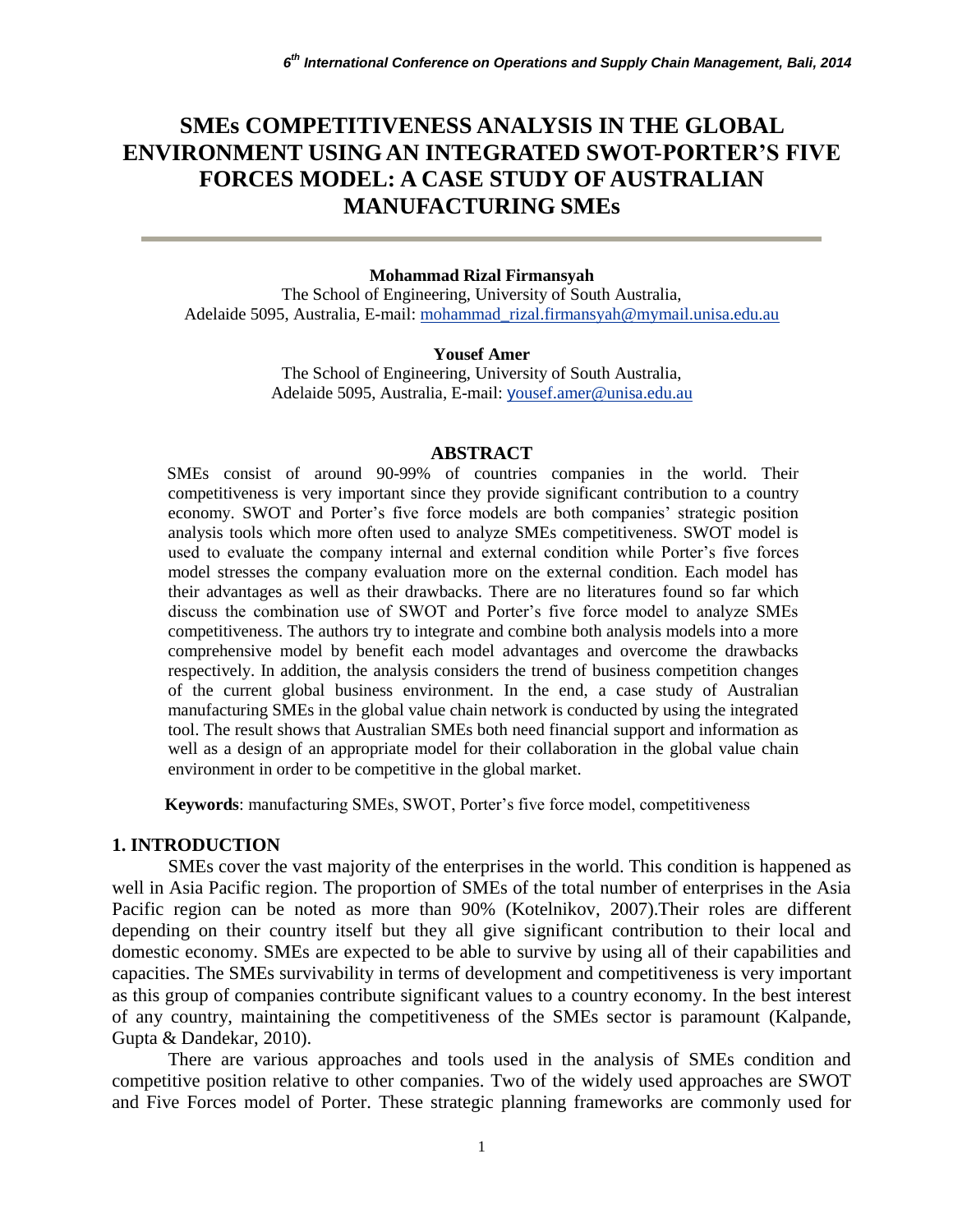strategic planning initiatives. These frameworks help the SMEs to collect any information related to their position and challenges faced before making any business decision for development. SWOT is an acronym for strength, weakness, opportunities and threat. This tool is one of the techniques to analyze the internal and external condition of SMEs while five forces model of Porter is an approach focus on the external condition analysis of SMEs. The latter approach can help SMEs to understand the threats better by discussing more comprehensive the sources of horizontal and vertical competition.

The discussion of this paper in the next section will go this way. First, it discusses the SWOT analysis then followed by the discussion of Porter's five forces analysis. The advantages and disadvantages of the approaches are described and compared. Next is the analysis of the integrated tool which is the combination of SWOT and Porter's five forces model for analyzing the SMEs condition and their competitive position in the global value chain environment. Finally, by considering the current global competition, a case study of Australian manufacturing SMEs is conducted followed by the discussion of follow up action of the analysis result for SMEs competitiveness and survivability.

#### **2. SWOT ANALYSIS**

SWOT is an analysis tool commonly used to formulate a company strategy for development. It is a tool to analyze SMEs by reviewing companies as a whole in both internal and external condition (Amin, Razmi & Zhang, 2011). Internal analysis is represented by the terms Strength and Weaknesses and used to overview and identify company weaknesses and strengths in any area while external analysis is represented by the term Opportunities and Threat and used to investigate threats that challenge company for their survivability and opportunities which can be used by the companies for growth (Houben, Lenie & Vanhoof, 1999). Strength refers to the company's advantages in both internal and externally over others while weakness on the other hand refers to company's disadvantages in both internal and externally over others. Opportunity is element or part of company activity that can be exploited for company advantages. This company's opportunities must be identified in internal and external company. Threat is element or part of the environment that could cause some problems for the company. This threat must be identified for both current and future threat. Strength and opportunities must be maximized by benefiting opportunities over the threats and by transforming weaknesses into strengths (Amin, Razmi & Zhang, 2011).

There are many entities have used SWOT approach to analyze their internal and external condition to formulate their strategic plan. The use of SWOT for their analysis tool ranging from individuals refer to a group of enterpreneurs, organizations refer to an individual organization such as healthcare as well as profit and non profit organization, industries refer to a group of companies that provide a particular product or services such as maritime industry and information industries and even countries which refer to an individual country analysis or more than one country analysis (Helms & Nixon, 2010). In the four categories of SWOT tool users, organizations is the most frequently entity which use SWOT analysis for strategic planning by comparing and assessing their companies with other one or some companies but not with the entire group of companies in one industry (Helms & Nixon, 2010).

The use of SWOT approach as the most favourite company analysis tool is caused by many advantages offered by the tool. Among them are; it can be used to make decision regarding the company strategic plan formulation (Amin, Razmi & Zhang, 2011), it have been widely used by many range of entities to analyzed their current company condition, it can be used to get an understanding regarding the SWOT elements for the company and accordingly it could be used as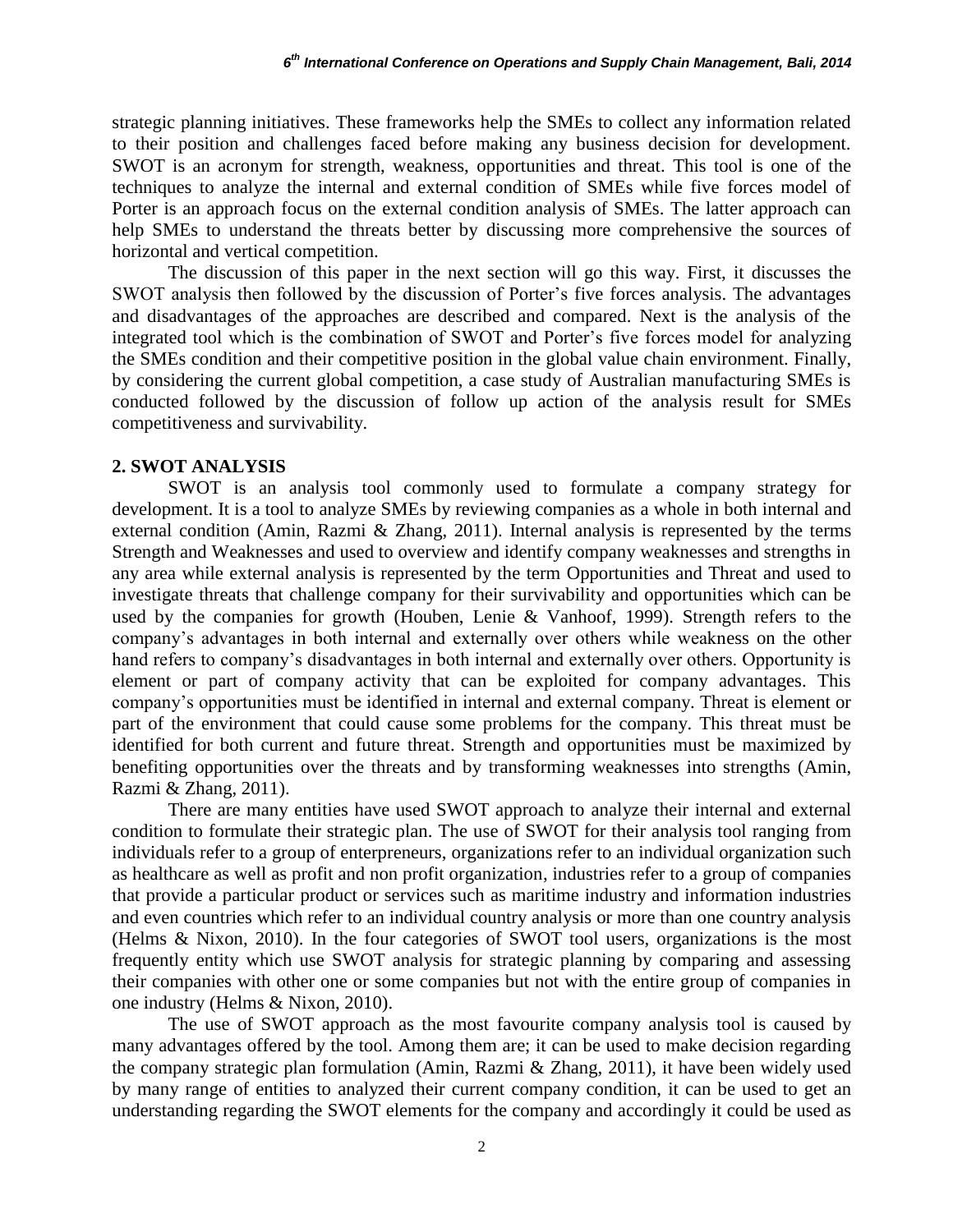a basis to decide suitable actions (Houben, Lenie & Vanhoof, 1999) and it also can be used for internal company development in response to the current sector needs.

The chosen of the SWOT analysis as the most popular business analysis tool does not mean that it does not have any limitations. Despite the advantages, SWOT analysis tool also have some limitations that need to be carefully considered when using it which are; elements in the SWOT analysis are usually can be identified quickly without critical thought which could lead to oversimplification and misinterpretation (Helms & Nixon, 2010), SWOT analysis is sometime only used as a reason for reinforcing current company goals and objectives and put the organization's interest above all, inability of SWOT analysis element in identifying the real external threat factors (Helms and Nixon 2010), the quality of data from the source of information in the SWOT analysis cannot be guaranteed as participant could be from any part of the company which do not have necessarily knowledge on the SWOT elements, and some identified element in the SWOT analysis cannot be under control of management as it involved external decision maker such as local government etc.

The main purpose of the SWOT analysis is to locate company in the global market by reinforcing strength, eliminating weaknesses, exploiting opportunities and countering threat (Adendorff, Appels & Botha 2011). For the successful analysis, each identified factors in the SWOT must be made as clearly as possible and supported by reasons. It than verified, grouped and prioritized according to the level of importance relative to each company. The prioritized identified factors must then be analyzed in depth and consider the problems complexity. For the comprehensiveness of SWOT analysis, collaboration of the participants from internal company and external company such as customers can be developed which can result of a variety of contributions.

The most important factors in any strategic analysis after problem identification is the follow up action for implementation and problem solving (Hill & Westbrook, 1997). The identified list in the SWOT analysis must be used to overcome problems faced by the respective company and used it as well for company strategic decision for company development. In the follow up action which is company strategy formulation stage, the SMEs internal qualities or characteristics must be fitted to and capable of dealing with the fast changing external environment of the companies (Kalpande, Gupta & Dandekar, 2010), (Hill & Westbrook, 1997).

### **3. A PORTER'S FIVE FORCES MODEL**

Porter's five forces model is a well-known company analysis tool commonly used to analyze five external potential threats in which the business operate that could threaten company's competitiveness and survivability. These five external forces that shape competition within an industry are: the threat of new entrants, powerful supplier, powerful buyers/customers, the threat of substitute products offered and rivalry among existing companies (Porter, 1979). The threat of new entrants refers to the possibility of the existing firm current market may be eroded by the new competitor. Supplier can be powerful and dictated the current firm if a product supplied by the supplier is a unique product and there are not many suppliers which can supply the product. The dependency of the current firm on that supplier will be dominant and as a consequence, the current firm does not have enough bargaining position. Buyers or customers will have powerful bargaining position if they buy the products in large volume or if the products are not unique and can be replaced by substitute product (Salim, 2012). The threat of substitute products is refer to the ability of substitute product to replace the current firm product in terms of product function and need. While rivalry among existing companies, is refer to the competition among existing companies to provide the same products and services for the customer.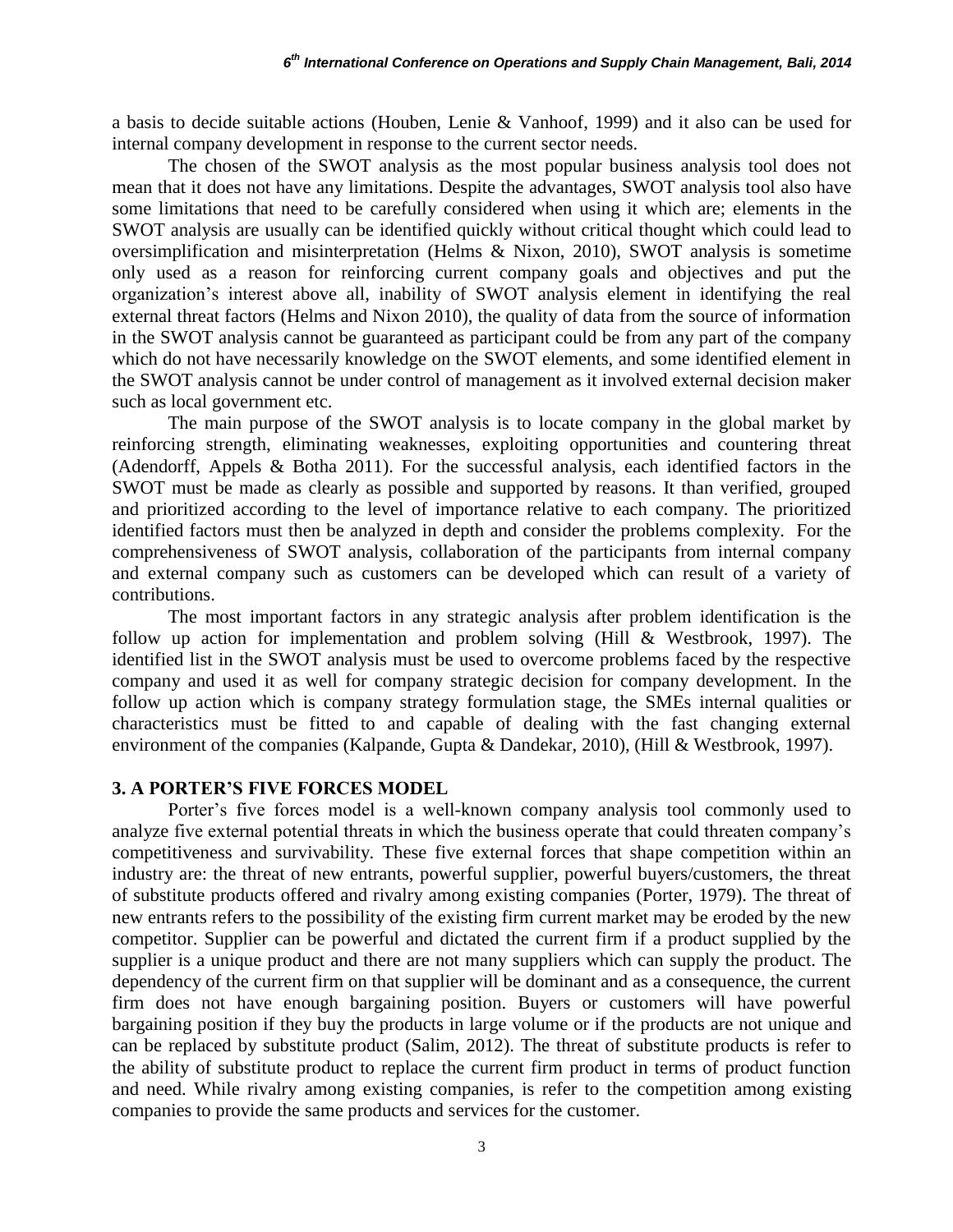Beside SWOT, Porter's five forces model is one of the most favorite strategy analysis tool used by organizations. In fact, Porter's model is assessed by organization managers as the most valued strategy analysis tool used by the organizations (Jarzabkowski, Giulietti & Oliveira, 2009). The reasons behind the popularity used of this tool because it enables companies to see through the complexity of external threats and determine the most critical factors which influence the company competition in its industry (Alam, Azim & Islam, 2010). It is a powerful model as well in dealing with challenges faced by industries and being the main guide for decision making by top management in terms of business strategy selection (Jaradat, Almomani & Bataineh 2013).

Despite its advantages, some critiques for the model have been addressed in the literatures. Their critiques are based on the applicability of the model in the current global business environment. In this global environment, doing collaboration and networking among companies in an industry become necessity for company competitiveness. Porter's five forces model does not provide element in their model which can accommodate this business trend. This can be understood as this model was established years ago when the competition at that time were still among business players personally. The model does not accommodate the current dynamic changes. It has some limitations in this current global environment as the model developed with the assumption of traditional perfect market. The model is good for analyzing simple market structure but find it difficult in analyzing a complex and dynamic industries where involved multi interrelation (Sultan, 2007).

#### **4. SWOT AND PORTER'S FIVE FORCES MODEL**

SWOT have many advantages but it left many limitations as well for an organization or industry analysis. Among the disadvantages of SWOT analysis are inability of the tool to appropiately identify and analyse the external threats. Even though there is a threat element in the SWOT, but the discussion of threats in the SWOT is tend to be more general and do not touch the real external threats for company competitiveness. In the mean time, Porter's five forces analysis model is strong in the analysis of specific external threats for company competitiveness as it is the main focus of this tool but it lacks on the internal environment analysis. In order to overcome the external threats, company must identify their internal environment as well such as their current capabilities in terms of strength and their weakness. The correct interaction of company's management with its internal and external environment will determine its survivability and competitiveness (Houben, Lenie, and Vanhoof 1999). Company must maintain and increase their competitiveness using their own resources (Kraja & Osmani 2013). Companies must use their strength and overcome their weaknesses by effectively respond to companies internal and external opportunities and threats (Houben, Lenie, and Vanhoof 1999). By using these information, companies will have a comprehensive information regarding the next action for company survivability and competitiveness. So that the combination use of SWOT and Porter's five forces model will give a more comprehensive references for a company in order to make such an important strategic plan for the company future. The combination use of the tools for comprehensive company analysis is in line with the suggestion of some researchers (Helms & Nixon, 2010).

#### **4.1 Integration of SWOT and Porter's five forces model in this global environment**

Analyses of SMEs competitiveness must be based on their internal and external company condition. By doing so, the respective company can formulate strategy to locate and defend theirself in the industry where they are compete against those external threats factors and internal self weaknesses by using their strength and opportunities. The combination of SWOT and Porter's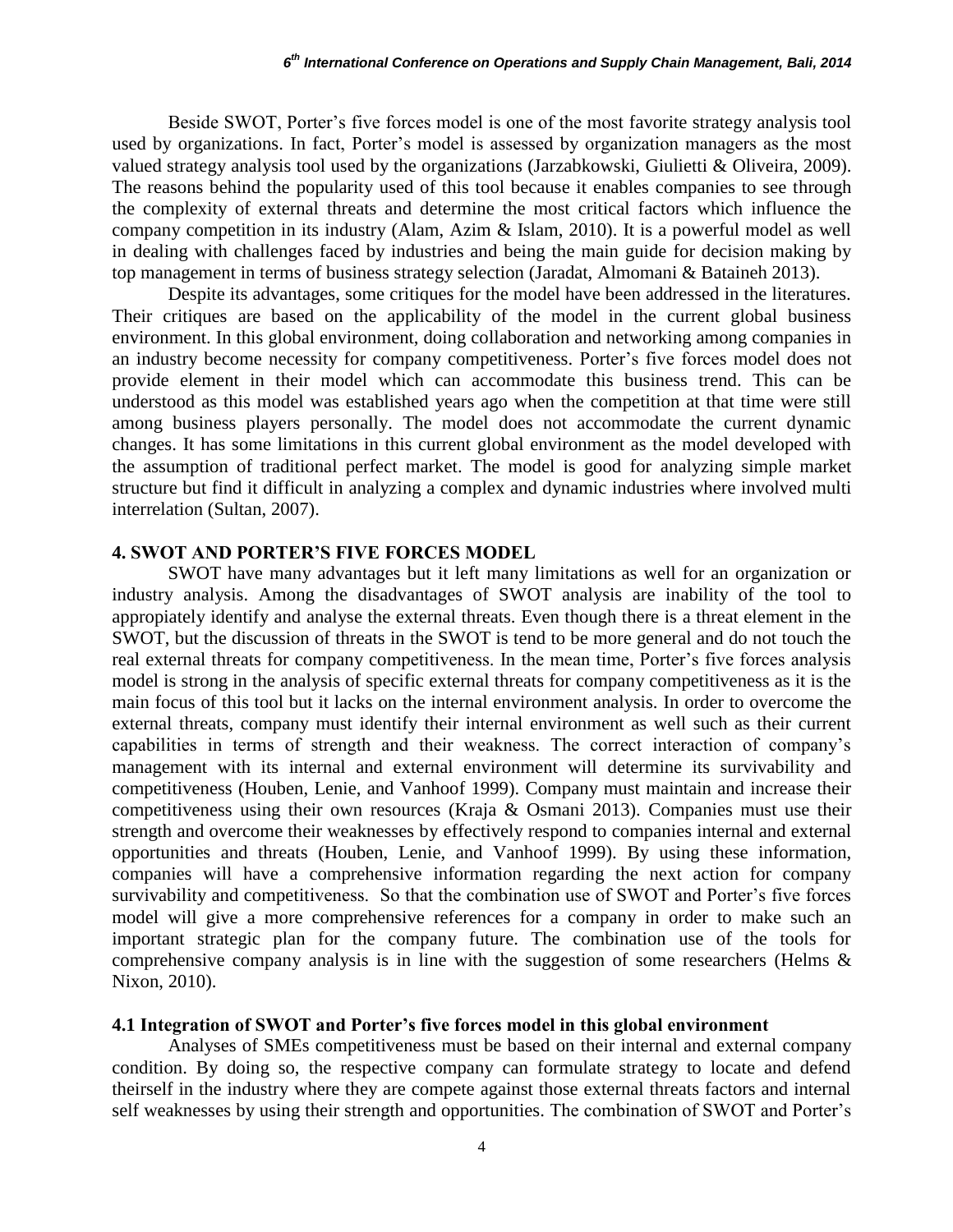five forces analysis tools are completing each other. In the integration analysis, the root of competitive advantages in the internal company analysis which are strength and weakness are identified using elements of SWOT including opportunities in the external company analysis but unlike the common external threats analysis in the SWOT, Porter's five forces model is used for the company competitiveness threats analysis (see fig. 1).



**Figure 1**. Integration analysis of SWOT and Porter's five forces model

As the change of competitiveness trend in this global business environment, it has changed the competitiveness factors as well in any strategic business analysis tools including Porter's model. Some threats elements include in the strategic analysis have changed and they are transform into opportunities for a company while at the same time there are exist some new threats for company competitiveness. One of the new threat factor for current company competitiveness is the existence of collaborative network models. Currently, the competion among companies is not only between companies anymore but it has move into the competion between collaborative supply chain network. This supply chain network consists of participants who are dispersed globally in many countries and separated by distance and time. The trend of companies involved in a supply chain network is increasing as the tendency of a product to be manufactured and consumed in a single country is shrinking (Abonyi, 2005). No firm currently even with abundant resources can succeed alone. They must do their business in a network or otherwise they will die. This hard condition impelled organization especially SMEs to engage in a new form of collaboration, such as collaborative networks (Conradsen and Lystlund 2001). SMEs must form or get involved in a value chain network or otherwise they will not be able to deliver the right goods to the right place at the right time for the right price (Abonyi, 2005). By involved in a collaborative network, SMEs will be able to avoid the ups and downs of the world's activities, increase their competitiveness and increase their market niche and share (Caspari, 2003).

As a consequence of these competition trend changes, threats in the Porter's model have changed as well and this change include the change definition of the threats itself. The change of threat elements in the Porter's model can be described below.

- Threat of new entrants should and could be defined as threat of new collaboration and networking model.
- Threat of substitute product would be coming from a collaborative supply chain network product instead of from an individual company.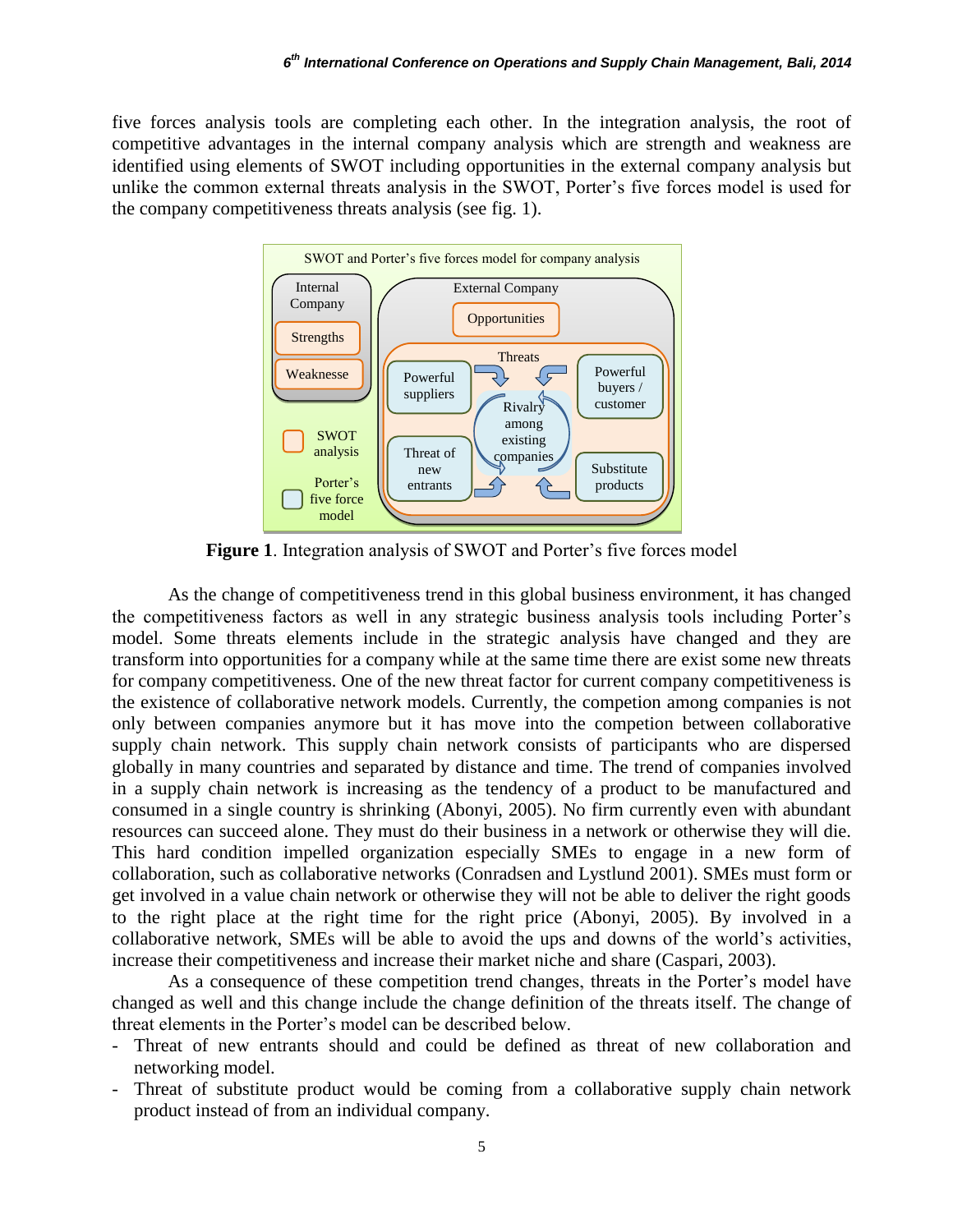- Powerful supplier and powerful buyers/customers would become opportunities in the collaboration and networking era as the participants involved in a collaborative supply chain network could be consist of all participants involve in the production and distribution process of a product including suppliers and customers.
- Rivalry among existing companies should and could become opportunities as well instead of threat. This status is fully depend on the form of collaborative network model they are in.

### **4.2 Follow up action after competitiveness elements analysis**

The SMEs competitiveness analysis must not be stop on the competitive position identification using those tools but the more important factor after the competitive analysis is a subsequent action for implementation and problem solving. The subsequent action after problem identification is the problem clarification, verification and formulation of solution of verified problems to overcome the problems and this must be followed by solution implementation and problem solving (Adendorff C, Appels G & Botha B, 2011). In the formulation of solution, as there are many identified problems, there must be a solution prioritization based on the solution which gives significant impact to the SMEs competitive status (see fig. 2).



**Figure 2.** SMEs competitiveness analysis and follow up action diagram

### **5. CASE STUDY OF AUSTRALIAN MANUFACTURING SMEs COMPETITIVENESS ANALYSIS USING THE INTEGRATED TOOL**

In Australia, Clarks et.al (2011) reported that SMEs consist of 99.7% of all industries which coming from agriculture, mining, manufacturing and service. They contribute around 58% to the Australian industry value and around 70% of the total employment. In manufacturing sector, around 62% of manufacturing employments are coming from SMEs with almost 50% of manufacturing value contribution. Hence, it is urgent for manufacturing SMEs to be competitive as they play a significant role for the Australian economy.

In order to be competitive, manufacturing SMEs must conduct a self-evaluation in their internal and external company. The analysis use the integration tool described above. The sources of SWOT and Porter's five forces analysis for Australian manufacturing SMEs are adapted from Clarks et.al (2011), Sensis e-Business Report (2013), Green & Roos (2012), and Lin (2008).

# **5.1 Internal analysis**

# **5.1.1 Strength**

- The average percentage of Australian SMEs using the internet access for business is around 93% (Sensis e-Business Report 2013)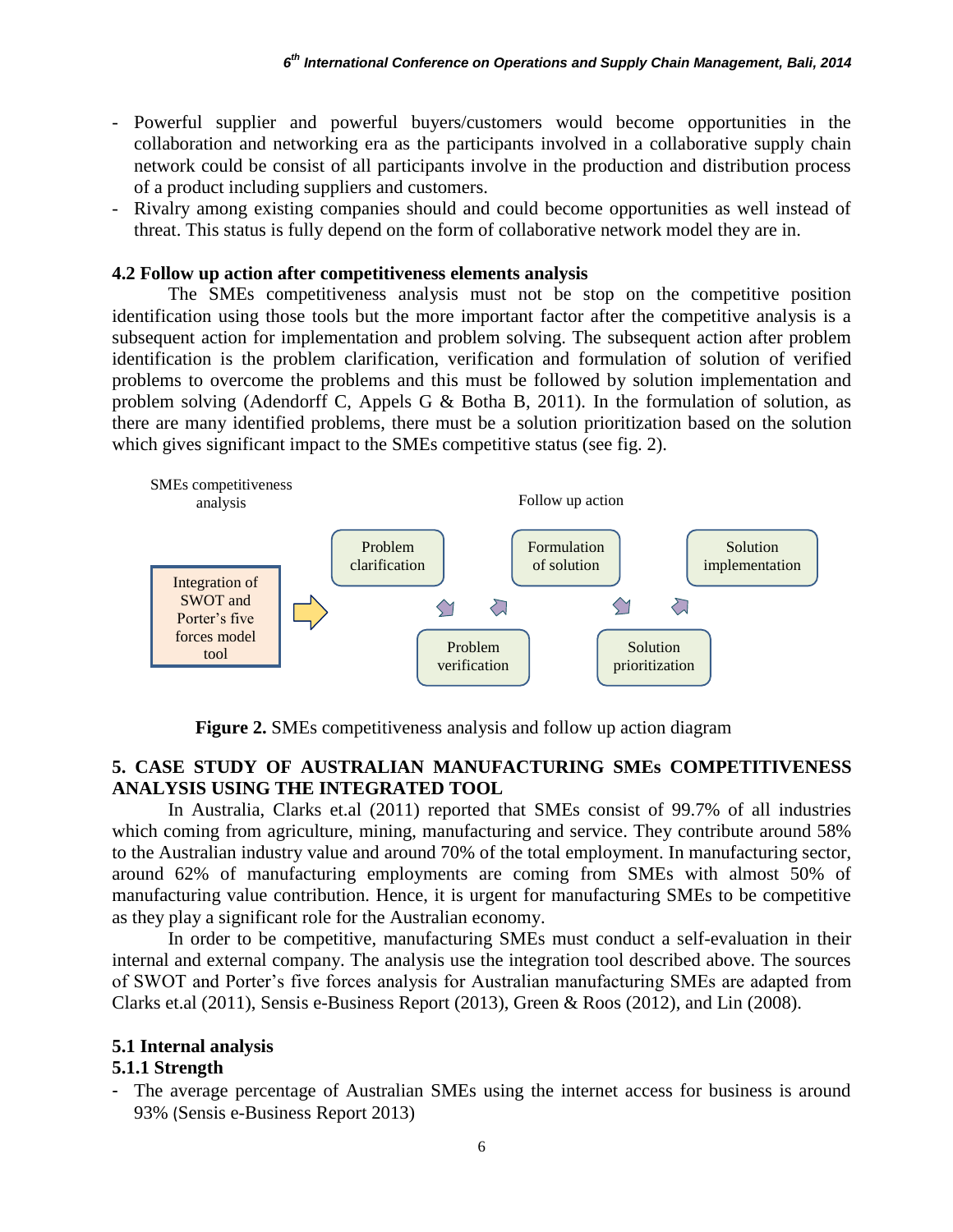- Their customer is vary and range from small, medium and large enterprises but most of their products are sell to the same SMEs and not more than 20% of their product is sell to LEs (Sensis e-Business Report 2013) and in order to get their customer loyalty, the Australian SMEs are keep staying close with their customer (Huang, Soutar & Brown, 2004).
- The productivity of the Australian manufacturing SMEs employment is increased and this is reflected by the increase output the companies which in turn have significant impact for the country economy including unit labour cost (Green & Roos, 2012).
- Manufacturing SMEs become part of the whole manufacturing sector for its roles in generating innovation and technological change, creating high skill jobs as well as reducing unemployment (Green & Roos, 2012).

## **5.1.2 Weakness**

- Internet only use for communication via email and other uses related with product information but leave it for their product promotion and advertisement (Sensis e-Business Report 2013).
- They lack of information on the potential benefit of internet use and lack of external intervention to help manufacturing SMEs in terms of clear information on the internet and computer issues (Sensis e-Business Report 2013).
- Even though SMEs expenditure for R&D aggregately is increasing significantly until 71% from 2005 to become \$12 M in 2012 but in terms of individual SME, they only spend a small amount of money for R&D (Sensis e-Business Report 2013)
- The main challenges for Australian manufacturing including manufacturing SMEs are lie on their difficulty to form collaboration with research institution as well as with their competitive cluster as they are lack of what is called "knowledge network" (Green & Roos, 2012).
- They are found to be poor in their innovation capability and tend to be domestic orientation instead of global orientation (Green & Roos, 2012).The latter was strengthen by the fact that their product market is mainly sells to the local community in the same city or town and to other city in the state as well as interstate and only small percentage of their product is exported overseas (<25%) (Sensis e-Business Report 2013)

# **5.2 External analysis**

# **5.2.1 Opportunities**

- The advantages for Australian manufacturing are lie on their opportunities for accessing resources projects and other primary industry. They are also supported in their procurement process and for developing their capability as product supplier in terms of global supply chain (Green & Roos, 2012).
- As the global market trend is tend to do collaboration network for product manufacturing and distribution, the Australian manufacturing SMEs are provided with the opportunities to do collaboration with public agencies, research and education institution. Their collaboration with these institutions will result in their ability to do collaboration and networking with other firms not only with Australian firms but more importantly with other firms around the world (Green & Roos, 2012). The survivability of the manufacturing SMEs depend on the how they should be connected each other in a collaborative network either with larger enterprise or among SMEs themselves (Shinawatra, 2001).
- Their global opportunities are supported as well by local government with the policy of tariff reduction and microeconomic reform. These policies enable them to change their manufacturing structure which in turn encourages them to increase their competitiveness and participation in the global market (Green & Roos, 2012)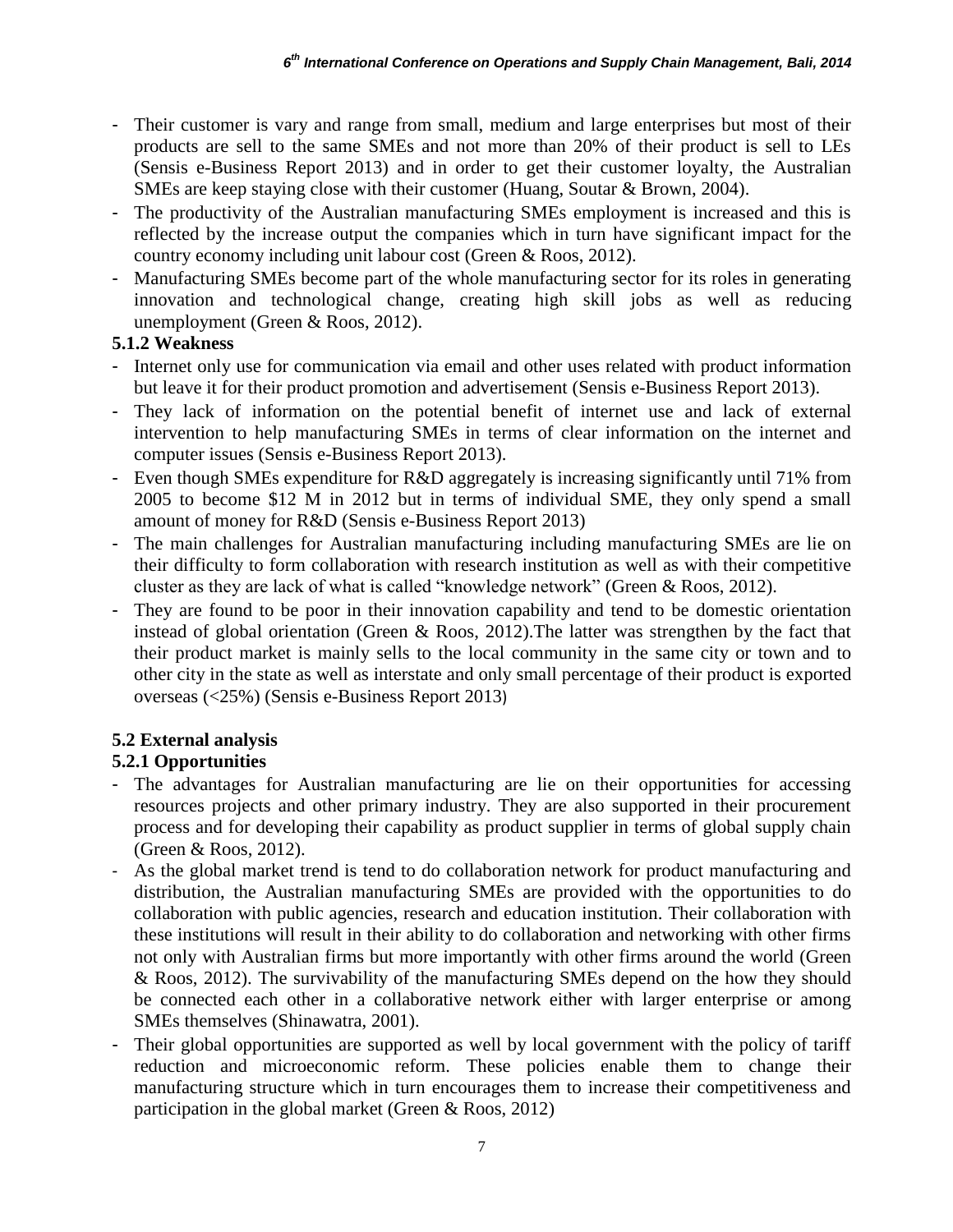- As the trend in the world for using renewable and alternative energy technologies, Australian manufacturing have plenty opportunities to be part of the changes and even become the leader for some part of the technology (Green & Roos, 2012)

# **5.2.2 Threat**

- Any products nowadays have been produced by some manufacturing companies and distributed by some servicing companies. This trend increases the interdependency among producing and servicing companies which operates in different countries in the world. This trend must be able to be caught especially by Australian manufacturing SMEs or otherwise it will ruin their competitiveness and survivability (Green & Roos, 2012)
- The key to survive is innovation which can cover not only in terms of technology but this could include organizational innovation such as new business models and system integration (Green & Roos, 2012). Australian manufacturing SMEs must be supported with the innovation agency as well as by research and educational institution.

# **5.2.2.1 Threat of new entrants**

- Threat of new entrant consists of local new entrants and overseas entrants (Lin, 2008).
- The existence of local new entrants will create new competition for the current companies and this competition will be benefitted by customers as more of products variation are offered and produced by the companies (Lin, 2008).
- Local new entrants cannot be really regarded as a threat as there are some factors which protect the existing companies from the new entrants' products such as local government regulation for new comers as well as high initial investment for setting up the new business. Besides, the existing companies already have their infrastructure to maintain their specific market. So that in order to be competitive, the new entrant products must be unique and must be differentiated with the existing product (Lin, 2008).
- The real threat for the existing manufacturing SMEs are from overseas new entrants as they provides variety of products in large quantity and at cheaper price. Their ability to provide large volume of products at cheaper price is supported by their collaboration and networking with other companies around the world (Lin, 2008).
- This challenge local manufacturing SMEs ability to compete. They must take advantage of their shorter distribution time and their local networking as well as their ability to provide customised product for their customer. Further, local Australian manufacturing SMEs must be able to join and get involved in a collaboration network in order to benefit the variety of possibilities offered by the participants in the network (Lin, 2008).

# **5.2.2.2 Bargaining power of suppliers**

- Australian manufacturing SMEs are strongly dependent on local suppliers and their decision to choose local suppliers is based on the consideration that the suppliers can shortens product delivery time (Lin, 2008).
- The strong dependency on local supplier has put manufacturer SMEs in a weak supplier bargaining position. This condition is strengthened by the restriction of SMEs financial to purchase large volume of products to get lower price besides their lack of ability to scan for alternative local suppliers and establish synergetic relationship with suppliers (Lin, 2008). But the global business environment offer Australian manufacturing SMEs to access global suppliers (Lin, 2008).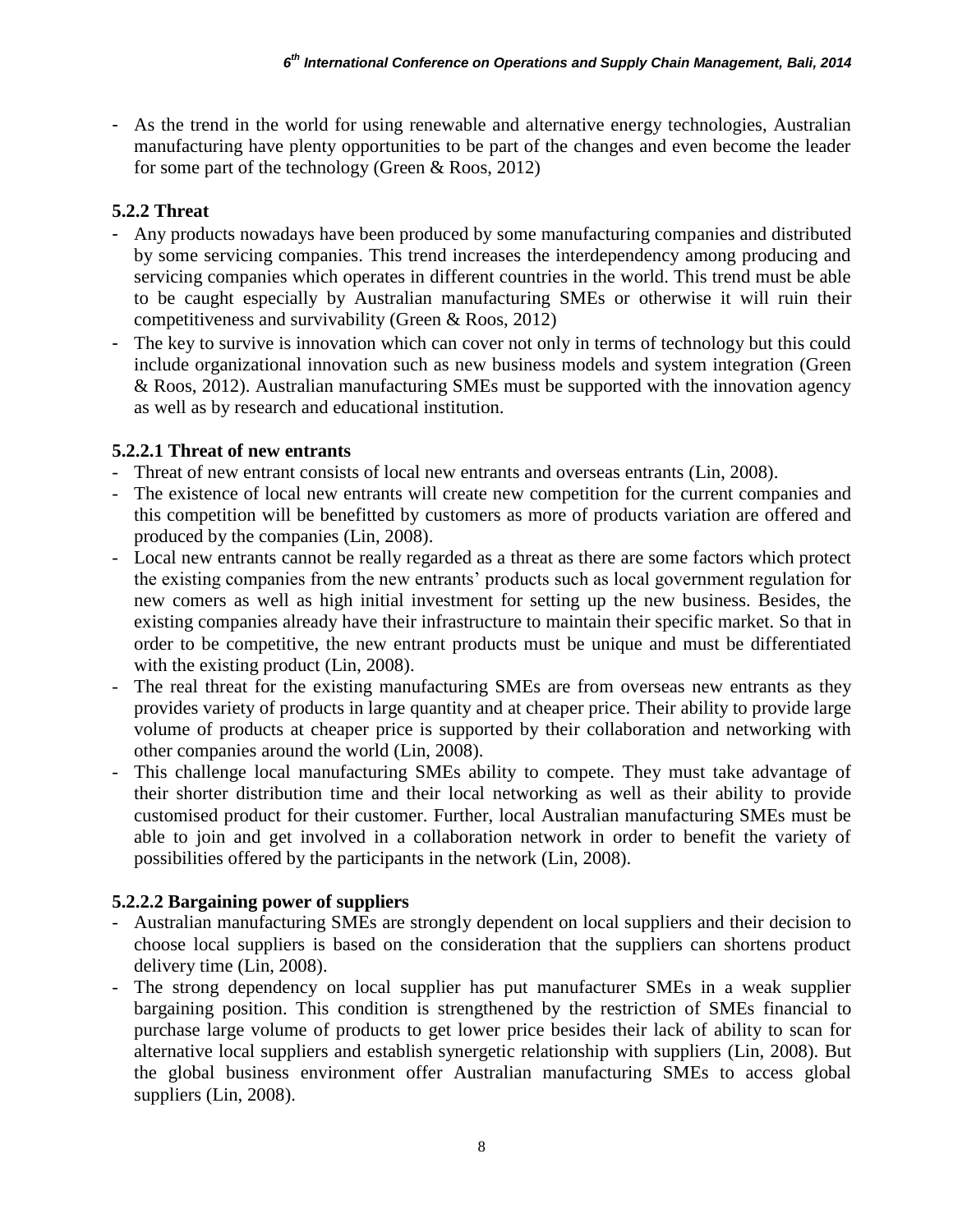- The global supplier accessibility of Australian manufacturing SMEs which offer supply variations at a competitive price exerts pressure on local suppliers (Lin, 2008).
- This enable Australian manufacturer SMEs to have flexibility in determining the more suitable suppliers for their product. SMEs must establish close relationship with both local and international suppliers as each supplier offer their unique competitiveness. Australian manufacturing SMEs must take fully benefit of their uniqueness in order to achieve optimal business performance (Lin, 2008).

### **5.2.2.3 Bargaining power of customers**

- Australian manufacturing SMEs customers consists of local customers and large enterprises. In order to fulfil their customer highly vary demands, the manufacturing SMEs establish very close relationship with their specific customers to anticipate the changes of customer demands. This condition impact on their business output which following the customer trends as they are dictated by their customer. However, the Australian manufacturing SMEs are adaptable and flexible in delivering the demand customized products as their ability to reconfigure their manufacturing capabilities (Lin, 2008).
- The introduction of globalization in Australian SMEs have force them to change and reconfigure their strategies from local customer demand oriented to global customer oriented. At the same time, this globalization era has put some more power to local customers as they find more choices for their product demand from overseas suppliers.
- As the change of trend in the way of manufacturing SMEs run their business which is now in the collaboration network era to produce and distribute products to fulfil customer order, Australian manufacturing SMEs must follow the trend or otherwise they will not survive in the competition. But the complexity of collaboration network model has prevents them to get involved in a collaboration network and get fully benefit of it.
- New model for manufacturing SMEs collaboration network are critically needed to help them capture the global opportunities and ensure them to fulfil global customer order.

## **5.2.2.4 Threat of substitute products or services**

- The rapid changes of local customer demand and market trends have force manufacturing SMEs to continuously provide competitive products and services. The globalization era have worsened their situation as plenty of new products at lower prices are enter their market.
- Local customers bargaining power are increase as they has much greater choices, information and access but on the contrary, this reduces the manufacturing SMEs product bargaining position (Lin, 2008).
- Australian manufacturing SMEs cannot compete by their-self as the overseas products are produced together in a collaborative network so they can offer more competitive price against local manufacturing companies (Lin, 2008).
- As the tendency for production and distribution process now must be done collaboratively, so that in order to survive, manufacturing SMEs of Australia must also get involve in a collaborative network to enable them to deliver the right product to the right place at the right time for the right price.
- The involvement of Australian manufacturing SMEs in collaborative network will prevent them to ups and downs of the world activities, increase their competitiveness and increase their market niche and share as well, but the lack of financial resources and expertise as well as the lack of an appropriate model for SMEs collaboration has put them into troubles (Lin, 2008).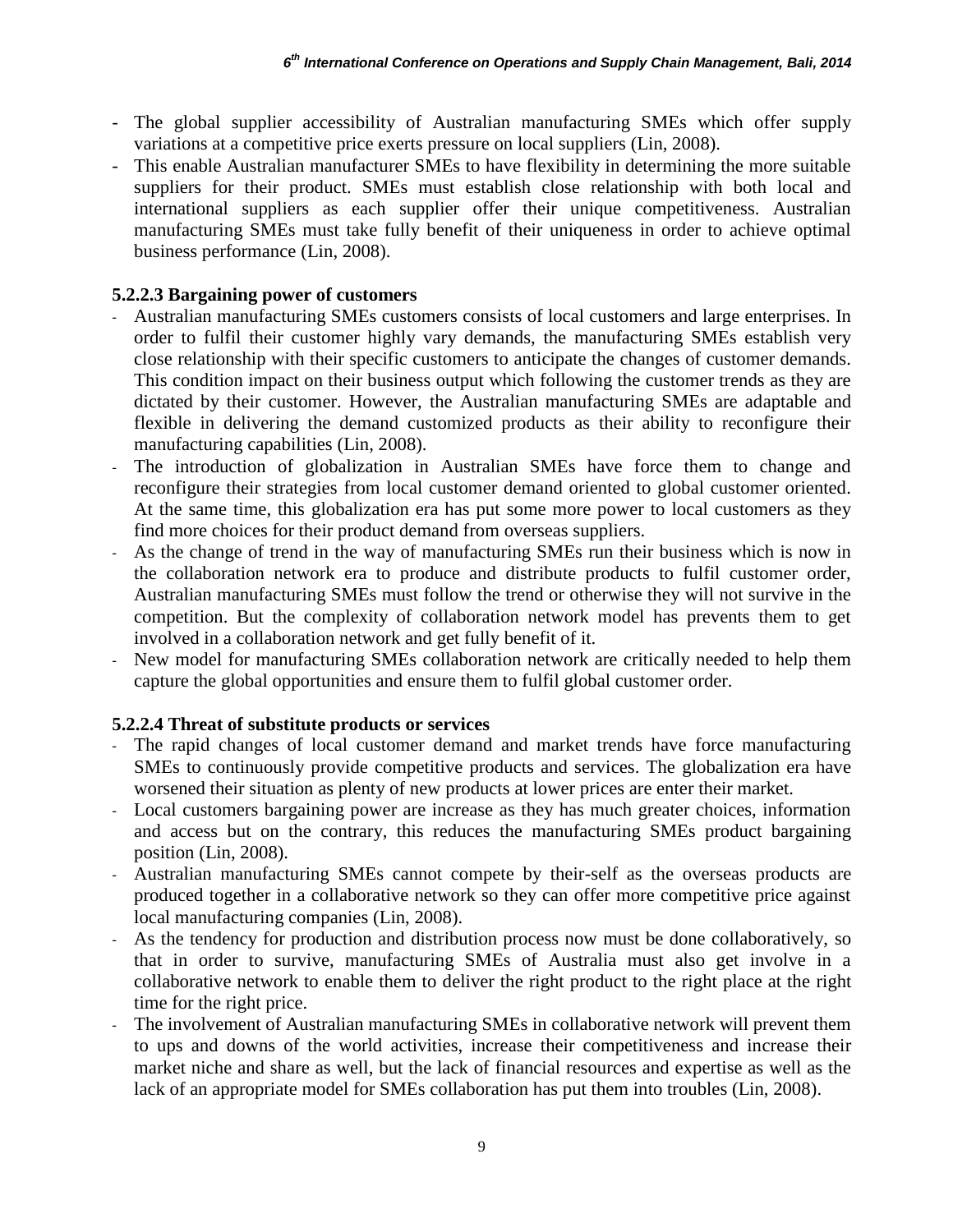### **5.2.2.5 Threat of rivalry among the existing companies within the industry**

- Customer parameters for product assessment are lower cost, higher quality, product differentiation, better customer services and extensive after sales services (Lin, 2008).
- Different companies are trying to fulfil all the parameters for their product competitiveness by conducting many strategies which influenced by their internal and external environment.
- As the current products are more complex and consist of many parts, individual company are unable to produce all the product parts by their self.
- This condition is supported by the tendency of manufacturers to be more focused and specialised in fewer business processes for a competitive market niche. As a consequence, the current manufacturer SMEs are no longer has all the required in-house supported process for producing and delivering customer order (Lin, 2008).
- In order to fulfil the customer orders, collaboration among companies which consist of any company who is able to produce one or more of the product parts are required.
- Collaboration network is very important nowadays as the competitive products establish in the Australian current market are the result of collaboration network among the competitor companies. The competitor collaboration take benefits of the vary characteristics of the participant companies. So they can provide and supply cheaper and high quality products at the right time.

### **5.3 Follow up action**

The assessment of the analysis must be begun with the checking of the company's threats and weaknesses. Banham (2010) stated that the starting point of the assessment is from the external environment as it gives chances for companies to anticipate for the threats and formulate some plans for action. This plan must consider the challenges of the company's weaknesses as well. The list of problems and challenges for future action in the analysis can be summarized from the weakness and threats elements as follows:

- Lack of ability of Australian manufacturing SMEs to do collaboration with both local and international companies
- Lack of financial resources and expertise for collaboration
- Lack of appropriate model for Australian manufacturing to do collaboration
- New model for Australian manufacturing SMEs collaboration is needed
- Australian manufacturer SMEs must be supported with research and educational institution as well as local government.

Based on the information above, the main solution of the problems which based on the prioritization that give significant impact to the SMEs status is the need of the manufacturer SMEs for the support from some institutions including research and educational institution as well as from local government. These support can be conducted in terms of R&D financial and knowledge support. In detail, the knowledges support from these institution for SMEs are in the form of first, information sharing on the internet and computer issues, innovation information as well as information regarding the importance of global orientation for survivability and competitiveness and second, the design of new model of collaboration for helping the manufacturing SMEs to internationalize.

Financial support and information sharing can be easily conducted by the local government by doing some training regarding the needed information while the design of an appropriate model for SMEs collaboration need more effort from these institutions. The new model of collaboration must be designed by research and educational institution with the consideration of SMEs current capabilities and condition. The model must be easy, simple and flexible; it does not require an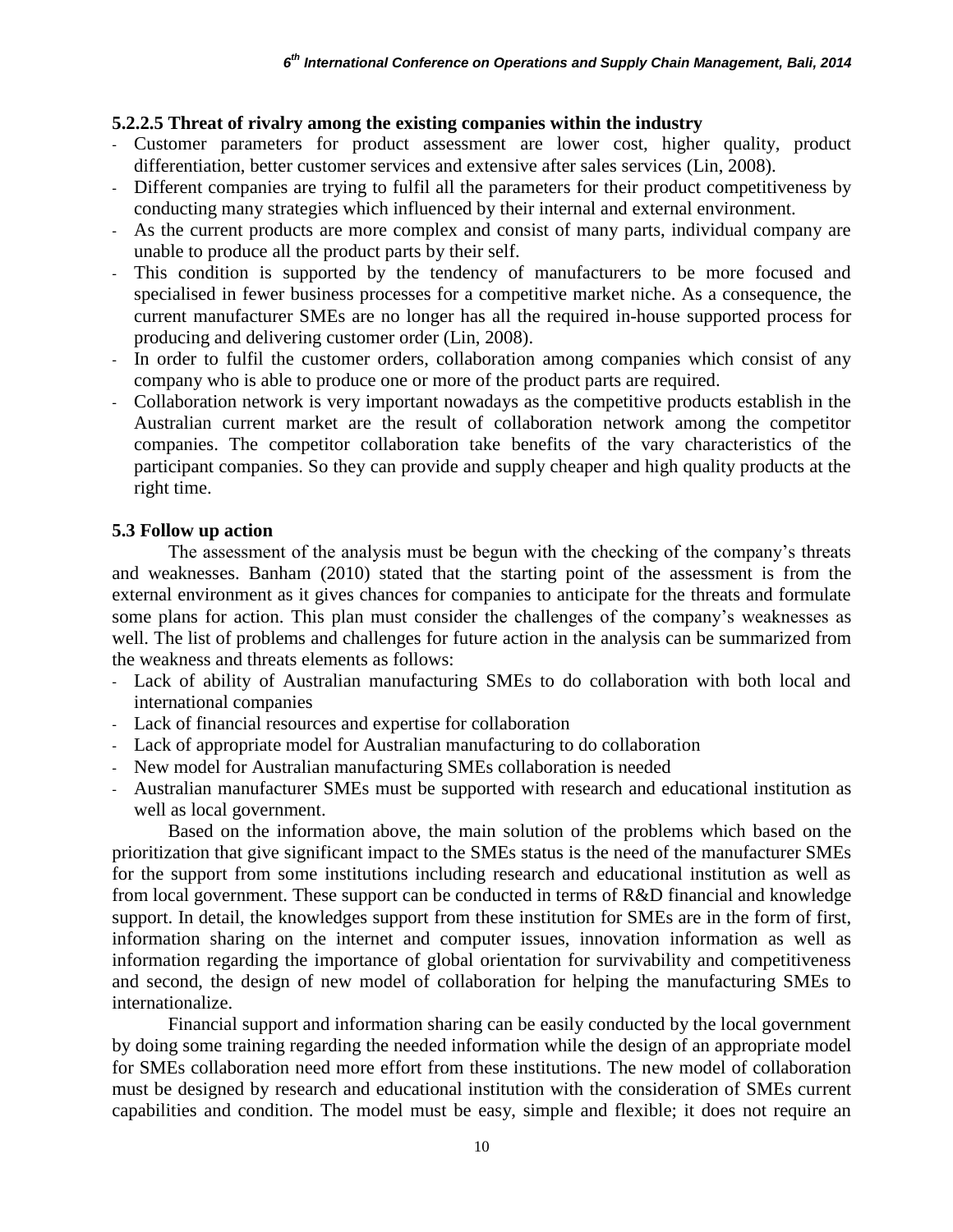investment or at least only require minimum expenses for getting involved in the collaboration, the model must be designed according to the characteristics of manufacturing SMEs, it does not require a complicated use of internet, the model must be designed for SMEs which support collaboration with both local and international participants and finally, the model must consider the companies' strengths and opportunities for maximum benefit of it.

### **6. CONCLUSION**

The improvement of Australian manufacturing SMEs in the global value chain network is significant. Prior to the improvement process, the enterprises must position their self in the global network using strategic position analysis tools. This paper uses an integrated SWOT and Porter's five forces model to analyze the current condition of the enterprises. The combination use of these tools give a more complete references for the enterprises as it enable to analyze their internal and external condition comprehensively. This then followed by further action by prioritizing the solution to the problems based on which solution gives significant impact to the SMEs competitive status.

Based on the analysis using the integrated tool, it resulted in a conclusion that two main tasks for the supporting institution helping SMEs to be competitive and survive in this global business environment are financial support and information sharing as well as the design of an appropriate model for SMEs collaboration. The latter requires some researches which aim to reinforce the strengths as well as overcome the weakness of manufacturing SMEs in the presence of threat and opportunities of globalization challenges.

### **7. REFERENCES**

- Abonyi, G., (2005), *Integrating SMEs into global and regional value chains: Implications for subregional cooperation in the greater Mekong subregion*, prepared for UNESCAP, Bangkok.
- Adendorff, C., Appels, G., Botha, B., (2011), Strategic management: An Eastern Cape construction SME case study, Acta Structilia: *Journal for the Physical and Development Sciences,* Vol. 18, No. 2, pp. 40-63.
- Alam, M. R., Azim, T., Islam, E., (2010), Attractiveness of Tea Industry in Bangladesh: A Projection Based on Porter's Five Forces Model, *The Cost and Management*, Jan-Feb.
- Amin, S. H., Razmi, J., Zhang, G., (2011), Supplier allocation and order allocation based on fuzzy analysis and fuzzy linear programming, *Expert System with Applications*, Vol. 38, pp. 334- 342.
- Banham, H. C., (2010), External Environmental Analysis For Small And Medium Enterprises (SMEs), *Journal of Business & Economics Research* – October, 2010 Vol. 8, No. 10.
- Caspari, C., (2003), Participation in global value chain as a vehicle for SME upgrading: a literature review, *SEED working paper no. 44, Series on upgrading in small enterprise clusters and global value chains*, International Labour Office, Geneva.
- Clarks, M., Eaton, M., Lind, W., Pye, E., Bateman, L., (2011), *Key statistics Australian Small Business*, Department of Innovation, Science and Research, Australian Government, http://www.treasury.gov.au/PublicationsAndMedia/Publications/2011/sml-bus
- Conradsen, N., Lystlund, M., (2001), The vision of next generation manufacturing how a company can start, *Integrated Manufacturing Systems*, vol. 14, no. 4, pp. 324-333, DOI: 10.1108/09576060310469707.
- Green, R., Roos, G., (2012), *Australia's manufacturing future*, discussion paper prepared for the prime minister's manufacturing taskforce,